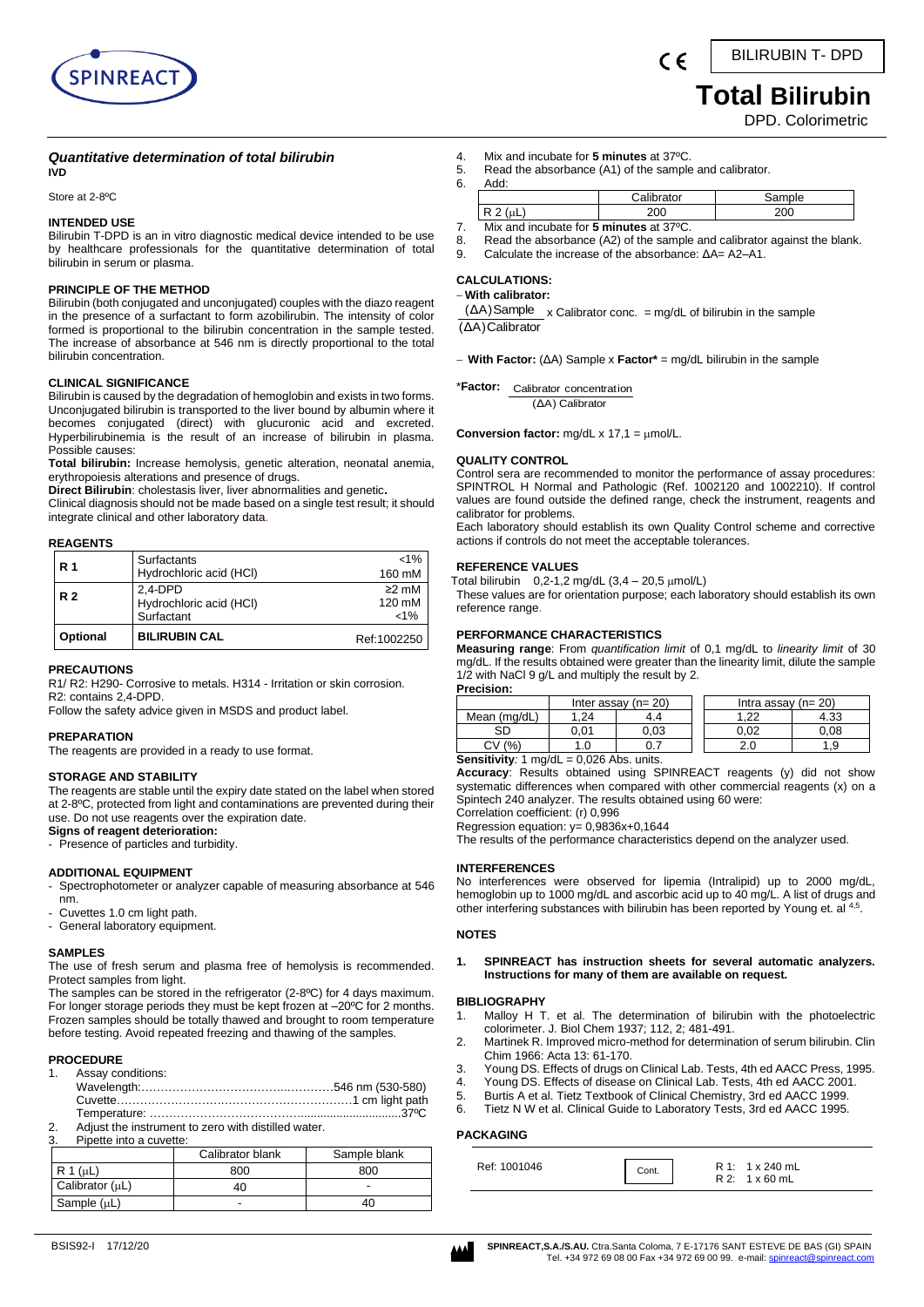

# **Bilirrubina Total**

DPD. Colorimétrico

#### *Determinación cuantitativa de bilirrubina total* **IVD**

## Conservar a 2-8ºC

## **FINALIDAD DE USO**

Bilirrubina T-DPD es un producto médico de diagnóstico in vitro diseñado para ser utilizado por profesionales de la salud para la determinación cuantitativa de bilirrubina total en suero o plasma.

#### **PRINCIPIO DEL MÉTODO**

La bilirrubina total (tanto conjugada como no conjugada) se une con el agente diazo en presencia de un surfactante para formar azobilirrubina. La intensidad del color formado es proporcional a la concentración de bilirrubina presente en la muestra ensayada. El aumento de la absorbancia a 546 nm es directamente proporcional a la concentración de bilirrubina total.

## **SIGNIFICADO CLÍNICO**

La bilirrubina se origina por la degradación de la hemoglobina y existe en dos formas. La bilirrubina no conjugada se transporta al hígado, unida por la albúmina, donde se convierte en conjugada (directa) con el ácido glucurónico y se excreta. La hiperbilirrubinemia es el resultado de un incremento de la bilirrubina en plasma. Causas más probables de la hiperbilirrubinemia:

**Bilirrubina Total**: Aumento de la hemólisis, alteraciones genéticas, anemia neonatal, alteraciones eritropoyeticas, presencia de drogas.

**Bilirrubina Directa**: Colestasis hepática, alteraciones genéticas y alteraciones hepáticas.

El diagnóstico clínico debe realizarse teniendo en cuenta todos los datos clínicos y de laboratorio.

## **REACTIVOS**

| <b>R</b> 1     | Surfactantes<br>Ácido clorhídrico (HCI)             | $< 1\%$<br>160 mM              |
|----------------|-----------------------------------------------------|--------------------------------|
| R <sub>2</sub> | $2.4-DPD$<br>Ácido clorhídrico (HCI)<br>Surfactante | $\geq$ mM<br>120 mM<br>$< 1\%$ |
| Opcional       | <b>BILIRRUBIN CAL</b>                               | Ref:1002250                    |

## **PRECAUCIONES**

R1/ R2: H290- Corrosivo para los metales. H314-Irritación o corrosión cutánea.

R2: contiene 2,4-DPD.

Seguir los consejos de prudencia indicados en la FDS y etiqueta del producto.

## **PREPARACIÓN**

Todos los reactivos están listos para su uso.

## **CONSERVACIÓN Y ESTABILIDAD**

Los reactivos son estables hasta la fecha de caducidad indicada en la etiqueta, cuando se mantienen bien cerrados a 2-8ºC, protegidos de la luz y se evita la contaminación durante su uso. No usar reactivos fuera de la fecha indicada.

## **Indicadores de deterioro de los reactivos:**

- Presencia de partículas y turbidez.

## **MATERIAL ADICIONAL**

- Espectrofotómetro o analizador capaz de medir la absorbancia a 546 nm. Cubetas de 1,0 cm de paso de luz.
- Equipamiento habitual de laboratorio.

## **MUESTRAS**

Se recomienda el uso de suero y plasma fresco libre de hemólisis. Proteger las muestras de la luz.

Las muestras pueden conservarse en el frigorífico (2-8ºC) durante 4 días como máximo. Para periodos de almacenamiento más prolongados deben conservarse congelados a –20ºC durante 2 meses.

Las muestras congeladas deben descongelarse totalmente y llevarse a temperatura ambiente antes de realizar la prueba. Evite la congelación y descongelación repetidas de las muestras.

## **PROCEDIMIENTO**

1. Condiciones del ensayo:

| $\mathcal{D}$ | Aiustar el espectrofotómetro a cero frente a agua destilada |  |
|---------------|-------------------------------------------------------------|--|

2. Ajustar el espectrofotómetro a cero frente a agua destilada.<br>3. Pinetear en una cubeta: Pipetear en una cubeta:

|                   | <b>Blanco Calibrador</b> | <b>Blanco Muestra</b> |
|-------------------|--------------------------|-----------------------|
| ′uL               | 800                      | 800                   |
| Calibrador (uL)   | 40                       | -                     |
| Muestra $(\mu L)$ |                          | 40                    |

- 4. Mezclar e incubar exactamente **5 minutos** a 37ºC.
- 5. Leer la absorbancia (A1) del calibrador y la muestra.
	- 6. Añadir:

|                                                            | Calibrador | Muestra |
|------------------------------------------------------------|------------|---------|
|                                                            |            |         |
| Mezclar e incubar exactamente $\overline{5}$ minutes a 37% |            |         |

- 7. Mezclar e incubar exactamente **5 minutos** a 37ºC. 8. Leer la absorbancia (A2) del calibrador y la muestra frente al blanco de reactivo.
- 9. Calcular el incremento de absorbancia: ΔA= A2–A1.

#### **CÁLCULOS**

#### − **Con Calibrador:**

x Conc. Calibrador = mg/dL de bilirrubina en la muestra (ΔA)Muestra

(ΔA)Calibrador

**- Con Factor:** (ΔA) Muestra x **Factor\*** = mg/dL bilirrubina en la muestra

\***Factor:**  Concentrac ión del Calibrador (ΔA) Calibrador

Factor de conversión: mg/dL x 17,1 = µmol/L.

#### **CONTROL DE CALIDAD**

Es conveniente analizar junto con las muestras sueros control valorados: SPINTROL H Normal y Patológico (Ref. 1002120 y 1002210).

Si los valores hallados se encuentran fuera del rango de tolerancia, revisar el instrumento, los reactivos y el calibrador.

Cada laboratorio debe disponer su propio Control de Calidad y establecer correcciones en el caso de que los controles no cumplan con las tolerancias.

## **VALORES DE REFERENCIA**<br>Bilirrubina Total 0.2-1.2 m

 $0,2-1,2$  mg/dL  $(3,4-20,5 \mu$ mol/L)

Estos valores son orientativos. Es recomendable que cada laboratorio establezca sus propios valores de referencia.

### **CARACTERÍSTICAS DEL MÉTODO**

**Rango de medida***:* Desde el *límite de cuantificación* de 0,1 mg/dL hasta el *límite de linealidad* de 30 mg/dL.

Si la concentración de la muestra es superior al límite de linealidad, diluir 1/2 con NaCl 9 g/L y multiplicar el resultado final por 2.

**Precisión:**

| г гестэгчт.                                           |       |                     |      |                     |
|-------------------------------------------------------|-------|---------------------|------|---------------------|
|                                                       |       | Interserie $(n=20)$ |      | Intraserie $(n=20)$ |
| Media (mg/dL)                                         | 24. ا | 4.4                 | .22  | 4.33                |
| SD                                                    | 0.01  | 0.03                | 0.02 | ა.08                |
| CV(% )                                                |       |                     | 2.0  | 1.9                 |
| <b>Sensibilidad analítica:</b> 1 mg/dL = $0.026$ Abs. |       |                     |      |                     |

**Exactitud***:* Los reactivos SPINREACT (y) no muestran diferencias sistemáticas significativas cuando se comparan con otros reactivos comerciales (x) con el analizador de Spinreact, Spintech 240.

Los resultados obtenidos con 60 muestras fueron los siguientes:

Coeficiente de correlación (r): 0,996

Ecuación de la recta de regresión: y= 0,9836x+0,1644

Las características del método pueden variar según el analizador utilizado.

### **INTERFERENCIAS**

No se observaron interferencias para lipemia (Intralipid) hasta 2000 mg/dL, hemoglobina hasta 1000 mg/dL y ácido ascórbico hasta 40 mg/L. Una lista de medicamentos y otras sustancias que interfieren en la bilirrubina ha sido reportado por Young et. al 4,5.

#### **NOTAS**

**1. SPINREACT dispone de instrucciones detalladas para la aplicación de este reactivo en distintos analizadores.** 

## **BIBLIOGRAFÍA**

- 1. Malloy H T. et al. The determination of bilirubin with the photoelectric colorimeter. J. Biol Chem 1937; 112, 2; 481-491.
- 2. Martinek R. Improved micro-method for determination of serum bilirubin. Clin Chim 1966: Acta 13: 61-170.
- 3. Young DS. Effects of drugs on Clinical Lab. Tests, 4th ed AACC Press, 1995.
- 4. Young DS. Effects of disease on Clinical Lab. Tests, 4th ed AACC 2001.
- 5. Burtis A et al. Tietz Textbook of Clinical Chemistry, 3rd ed AACC 1999.
- 6. Tietz N W et al. Clinical Guide to Laboratory Tests, 3rd ed AACC 1995.

#### **PRESENTACIÓN**

| Ref: 1001046 | Cont. | R 1: 1 x 240 mL<br>$R2: 1 \times 60$ mL |
|--------------|-------|-----------------------------------------|
|              |       |                                         |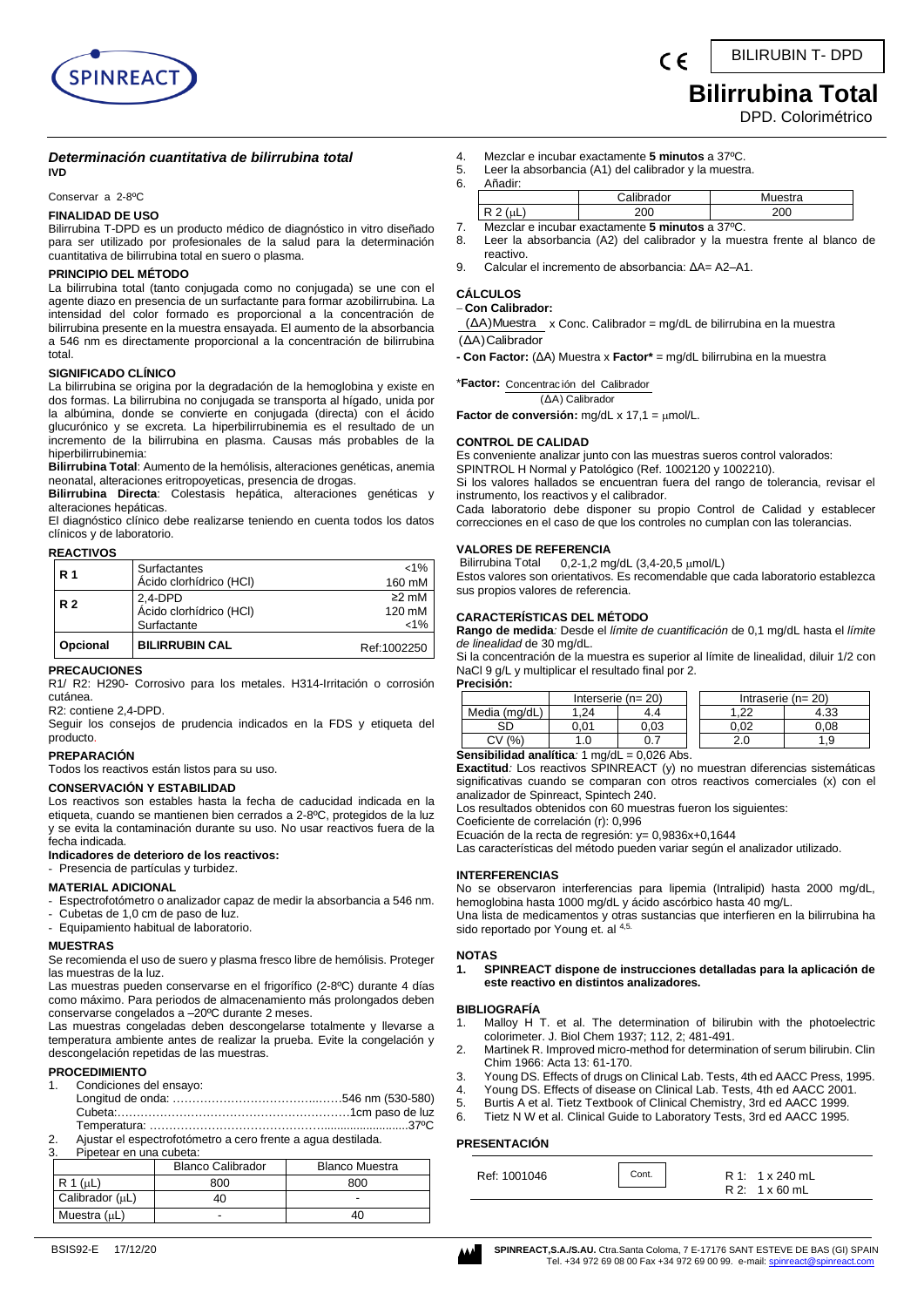

 $\epsilon$ 

# **Bilirubine totale**

DPD. Colorimétrique

## *Détermination quantitative de bilirubine totale* **IVD**

Conserver à 2 - 8ºC.

## **UTILISATION PRÉVUE**

Bilirubin T-DPD est un dispositif médical de diagnostic in vitro destiné à être utilisé par les professionnels de santé pour le dosage quantitatif de la bilirubine totale dans le sérum ou le plasma.

## **PRINCIPE DE LA MÉTHODE**

La bilirubine totale (tant conjuguée que non conjuguée s'unit avec l'agent diazo en présence d'un surfactant pour former l'azobilirubine. L'intensité de la couleur formée est proportionnelle à la concentration de bilirubine présente dans l'échantillon testé. L'augmentation de l'absorption à 546 nm est directement proportionnelle à la concentration de bilirubine totale.

## **SIGNIFICATION CLINIQUE**

La bilirubine est créée par la dégradation de l'hémoglobine et existe sous deux formes. La bilirubine non conjuguée est transportée vers le foie, unie par l'albumine, où elle se transforme en conjuguée (directe) avec l'acide glucoronique et elle est excrétée. L'hyperbilirubinémie est le résultat d'une augmentation de la bilirubine dans le plasma. Les causes les plus probables de l'hyperbilirubinémie :

**Bilirubine totale:** Augmentation de l'hémolyse, altérations génétiques, anémie néonatale, altérations érythropoïétiques, présence médicaments.

**Bilirubine directe:** Cholestase hépatique, altérations génétiques et altérations hépatiques.

Le diagnostic clinique doit être réalisé en tenant compte de toutes les données cliniques et de laboratoire.

## **RÉACTIFS**

| En option      | <b>BILIRUBINE CAL</b>                    | Réf: 1002250         |
|----------------|------------------------------------------|----------------------|
|                | Surfactant                               | $< 1\%$              |
| R <sub>2</sub> | 2.4-DPD<br>Acide chlorhydrique (HCI)     | $\geq$ 2mM<br>120 mM |
| <b>R</b> 1     | Surfactants<br>Acide chlorhydrique (HCI) | $< 1\%$<br>160mM     |

### **PRÉCAUTIONS**

R1/ R2: H290- Corrosif pour les métaux. H314-Irritation ou corrosion cutanée.

R2: contient 2,4-DPD.

Suivre les conseils de prudence indiqués sur la FDS et sur l'étiquette du produit.

## **PRÉPARATION**

Tous les réactifs sont prêts à être utilisés.

## **CONSERVATION ET STABILITÉ**

Les réactifs sont stables jusqu'à la date d'expiration indiquée sur l'étiquette, quand ils sont conservés bien fermés à 2-8ºC, à l'abri de la lumière et que leur contamination est évitée pendant l'utilisation. Ne pas utiliser des réactifs au-delà de la date indiquée.

**Indicateurs de détérioration des réactifs:**

## - La présence de particules et de turbidité.

- **MATÉRIEL SUPPLÉMENTAIRE**
- Spectrophotomètre ou analyseur capable de mesurer l'absorption à 546 nm.
- Cuvettes de 1.0 cm de passage de lumière.
- Équipement habituel de laboratoire.

## **ÉCHANTILLONS**

L'utilisation de sérum frais et de plasma sans hémolyse est recommandée. Protégez les échantillons de la lumière.

Les échantillons peuvent être conservés au réfrigérateur (2-8 ° C) pendant 4 jours maximum. Pour des périodes de stockage plus longues, ils doivent être conservés congelés à -20 ° C pendant 2 mois.

Les échantillons congelés doivent être totalement décongelés et portés à température ambiante avant le test. Évitez la congélation et la décongélation répétées des échantillons.

## **PROCÉDURE**

1. Conditions de l'essai:

Longueur d'onde:………………………………..…….546 nm (530-580). Cuvette:….………………………………………1cm passage de lumière Température………………………………………............................37ºC 2. Régler le spectrophotomètre à zéro par rapport à l'eau distillée.

Introduire la pipette dans une cuvette

| o.<br>muodulle la pipelle daris urie cuvelle. |                        |                   |  |  |  |
|-----------------------------------------------|------------------------|-------------------|--|--|--|
|                                               | <b>Blanc calibreur</b> | Blanc échantillon |  |  |  |
|                                               |                        | 800               |  |  |  |
|                                               |                        |                   |  |  |  |

|    | Calibreur (uL)     |                                                                                                          |             |  |
|----|--------------------|----------------------------------------------------------------------------------------------------------|-------------|--|
|    | Échantillon (µL)   | -                                                                                                        | 40          |  |
| 6. | 5.<br>Aiouter:     | Mélanger et incuber 5 minutes exactement à 37°C<br>Lire l'absorption (A1) du calibreur et l'échantillon. |             |  |
|    |                    | Calibreur                                                                                                | Echantillon |  |
|    | $D^{\prime}$ $(1)$ | $\sim$                                                                                                   | 200         |  |

 $R$  2 ( $\mu$ L) 200

- 7. Mélanger et incuber **5 minutes** exactement à 37ºC Lire l'absorption (A2) du calibreur et l'échantillon par rapport au blanc de réactif.
- 9. Calculer l'augmentation d'absorption : ΔA= A2–A1

## **CALCULS**

− **Avec calibreur:**

## (ΔA)Sample

X Conc. Calibreur =mg/dL de bilirubine dans l'échantillon (ΔA)Calibrator

Calibrator concentration \***Facteur: - Avec Facteur:**(ΔA) Échantillon x Facteur\* = mg/dL bilirubine dans l'échantillon

#### (ΔA) Calibrator

Facteur de conversion : mg/dL x 17,1 = µmol/L.

## **CONTRÔLE DE QUALITÉ**

Il est recommandé d'utiliser des sérums de contrôle évalués:

SPINTROL H Normal et pathologique (Réf. 1002120 et 1002210).

Si les valeurs trouvées sont en dehors de la gamme de tolérance, il faut vérifier l'instrument, les réactifs et le calibreur.

Chaque laboratoire doit établir de son propre Contrôle de qualité et des corrections en cas de non-conformité des contrôles en termes de tolérances exigées.

### **VALEURS DE RÉFÉRENCE**

Bilirubine totale  $0,2-1,2$  mg/dL  $(3,4-20,5\mu$ mol/L) Ces valeurs sont indicatives. Il est conseillé que chaque laboratoire établisse ses propres valeurs de référence.

## **CARACTÉRISTIQUES DE LA MÉTHODE**

**Gamme de mesure:** Depuis la *limite de quantification* de 0,1 mg/dL jusqu'à la *limite de linéarité* de 30mg/dL.

Si la concentration de l'échantillon est supérieure à la limite de linéarité, diluer 1/2 avec NaCl 9 g/L et multiplier le résultat final par 2. **Précision:**

| .               |                          |      |                          |              |  |
|-----------------|--------------------------|------|--------------------------|--------------|--|
|                 | Inter-série ( $n = 20$ ) |      | Intra-série ( $n = 20$ ) |              |  |
| Movenne (mal/L) | 24                       | 4.4  | ົດຕ                      | 1 22<br>ن ن+ |  |
| eг              | 01.ر                     | 0.03 |                          | 0.08         |  |
| (%              |                          | υ. ι | 2.0                      | .9           |  |

## **Sensibilité analytique:** 1 mg/dL = 0,026Abs.

**Exactitude:** Les résultats obtenus en utilisant les réactifs SPINREACT (y) ne montrent pas de différences systématiques significatives quand ils sont comparés à d'autres réactifs commerciaux (x). avec l'analyseur de Spinreact, Spintech 240. Les résultats obtenus avec 60 échantillons furent les suivants:

Coefficient de corrélation (r): 0,996

Equation de la droite de régression:  $y = 0,9836x +0,1644$ 

Les caractéristiques de la méthode peuvent varier selon l'analyseur utilisé.

### **INTERFERENCES**

Aucune interférence n'a été observée pour la lipémie (Intralipid) jusqu'à 2000 mg/dL, l'hémoglobine jusqu'à 1000 mg / dL et l'acide ascorbique jusqu'à 40 mg/L. Une liste de médicaments et d'autres substances qui interfèrent dans la bilirubine a été rapportée par Young et. al<sup>4,5.</sup>

## **REMARQUES**

**1. SPINREACT dispose d'instructions détaillées pour l'application de ce réactif dans différents analyseurs.** 

## **BIBLIOGRAPHIE**

- Malloy H T. et al. The determination of bilirubin with the photoelectric colorimeter. J. Biol Chem 1937; 112, 2; 481-491.
- 2. Martinek R. Improved micro-method for determination of serum bilirubin. Clin Chim 1966: Acta 13: 61-170.
- 3. Young DS. Effects of drugs on Clinical Lab. Tests, 4th ed AACC Press, 1995.
- 4. Young DS. Effects of disease on Clinical Lab. Tests, 4th ed AACC 2001.
- 5. Burtis A et al. Tietz Text book of Clinical Chemistry, 3rd ed AACC 1999.
- Tietz N W et al. Clinical Guide to Laboratory Tests, 3rd ed AACC 1995.

## **PRÉSENTATION**

| Réf : 1001046 | Cont. | R 1: 1 x 240 mL<br>$R2: 1 \times 60$ mL |
|---------------|-------|-----------------------------------------|
|               |       |                                         |

BSIS92-F 17/12/20 **SPINREACT,S.A./S.AU.** Ctra .Santa Coloma, 7 E-17176 SANT ESTEVE DE BAS (GI) ESPAGNE Tel. +34 972 69 08 00 Fax +34 972 69 00 99. E-mail: spin